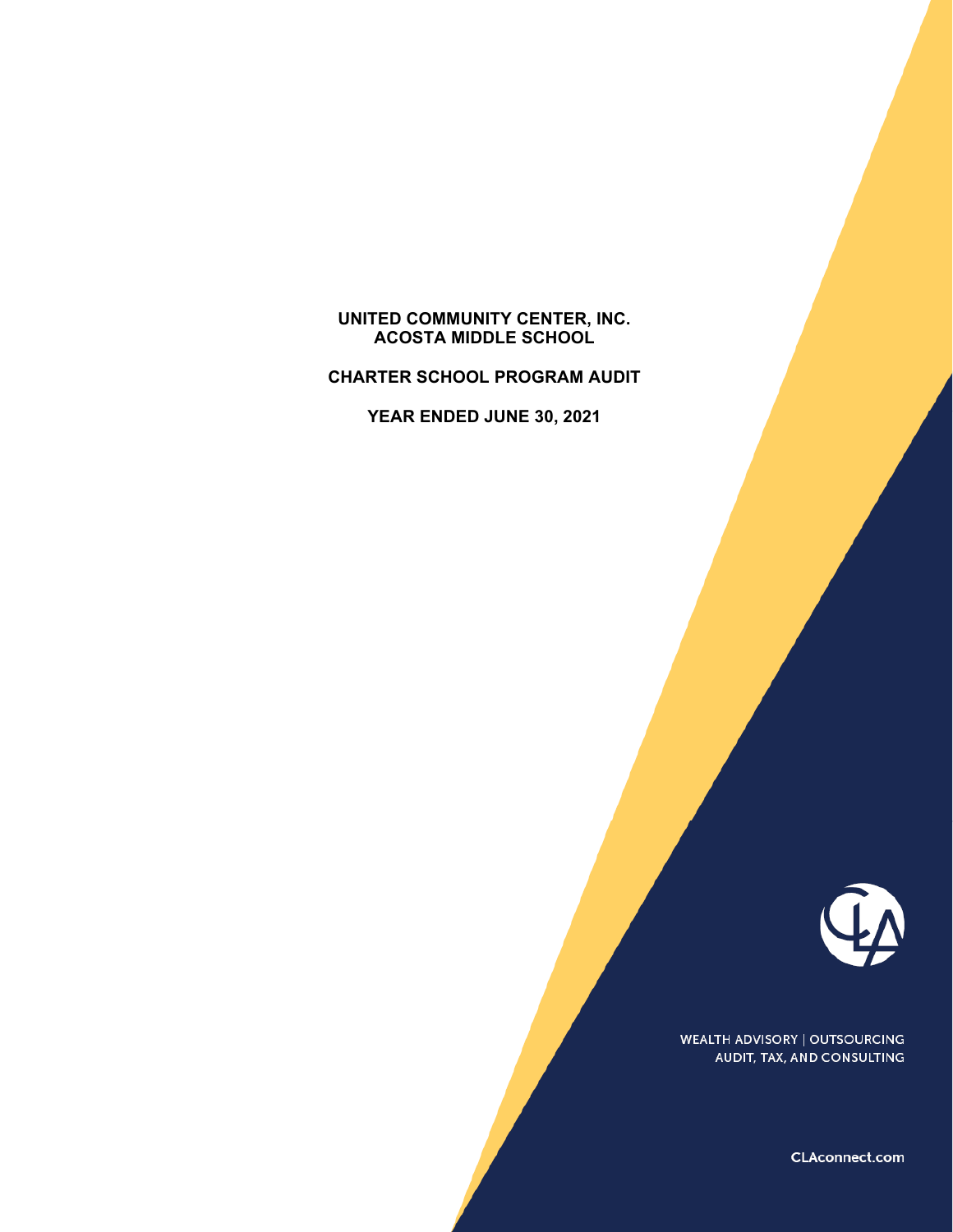## **UNITED COMMUNITY CENTER, INC. ACOSTA MIDDLE SCHOOL TABLE OF CONTENTS YEAR ENDED JUNE 30, 2021**

| <b>INDEPENDENT AUDITORS' REPORT</b>                                                                                                                                                                                                              | 1                |
|--------------------------------------------------------------------------------------------------------------------------------------------------------------------------------------------------------------------------------------------------|------------------|
| <b>SCHEDULE OF CHARTER SCHOOL REVENUES AND EXPENSES - JUNE 30, 2021</b>                                                                                                                                                                          | $\mathbf{3}$     |
| NOTES TO FINANCIAL SCHEDULE - CHARTER SCHOOL PROGRAM AUDIT                                                                                                                                                                                       | $\boldsymbol{4}$ |
| <b>ADDITIONAL INFORMATION</b>                                                                                                                                                                                                                    |                  |
| <b>SCHEDULE OF CHARTER SCHOOL REVENUES AND EXPENSES - JUNE 30, 2020</b>                                                                                                                                                                          | 6                |
| SCHEDULE OF FINANCIAL RESULTS - CHARTER SCHOOL CONTRACT                                                                                                                                                                                          | $\overline{7}$   |
| <b>SCHEDULE OF EXPENDITURES OF FEDERAL AWARDS</b>                                                                                                                                                                                                | 9                |
| <b>SCHEDULE OF EXPENDITURES OF STATE AWARDS</b>                                                                                                                                                                                                  | 10               |
| NOTE TO THE SCHEDULES OF EXPENDITURES OF FEDERAL AND STATE AWARDS                                                                                                                                                                                | 11               |
| ADDITIONAL INDEPENDENT AUDITORS' REPORT FOR FINANCIAL SCHEDULE                                                                                                                                                                                   |                  |
| <b>INDEPENDENT AUDITORS' REPORT ON INTERNAL CONTROL OVER FINANCIAL</b><br>REPORTING AND ON COMPLIANCE AND OTHER MATTERS BASED ON AN AUDIT OF<br><b>FINANCIAL STATEMENTS PERFORMED IN ACCORDANCE WITH GOVERNMENT</b><br><b>AUDITING STANDARDS</b> | 12               |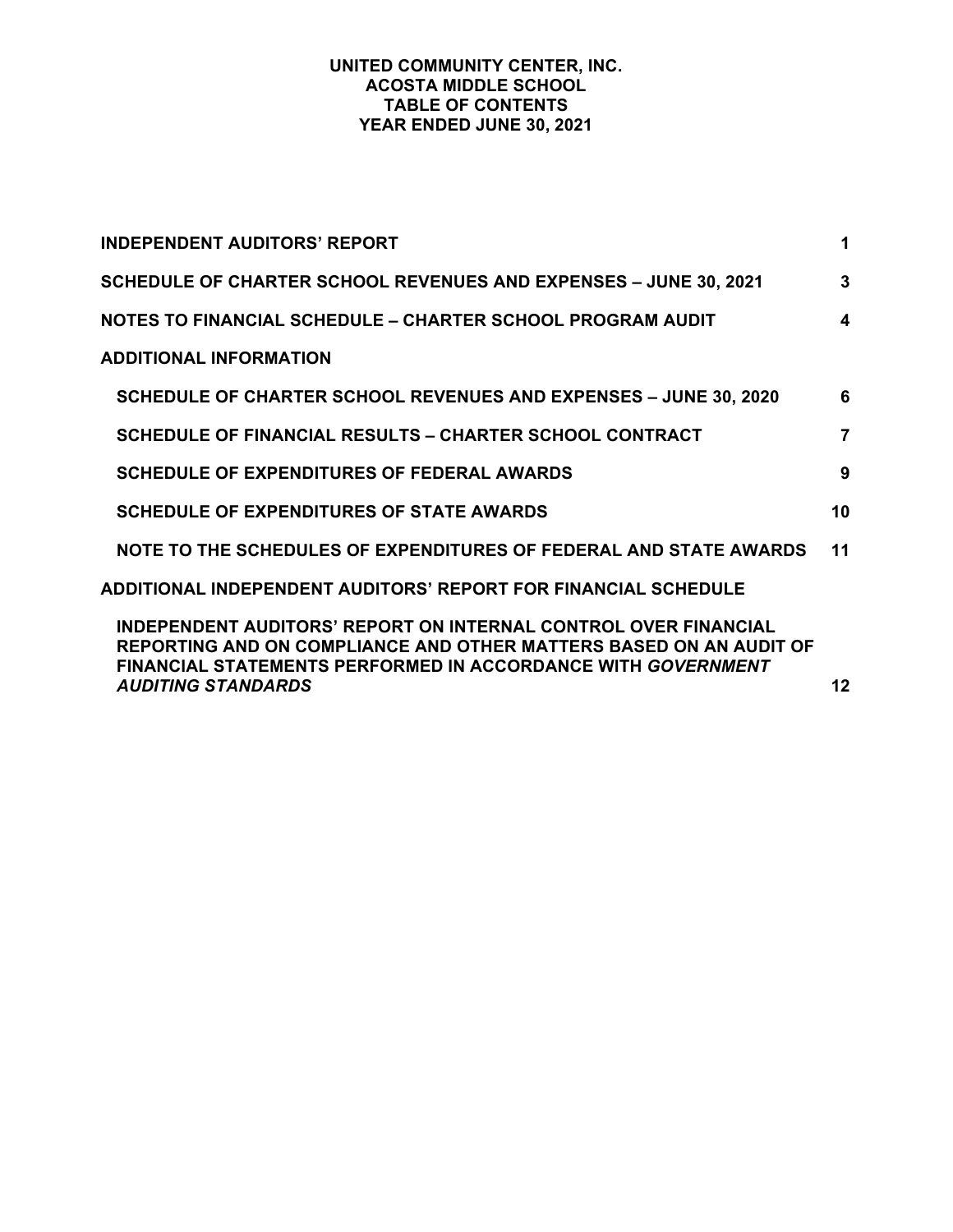

# **INDEPENDENT AUDITORS' REPORT**

Board of Directors United Community Center, Inc. - Acosta Middle School Milwaukee, Wisconsin

# **Report on the Financial Schedule**

We have audited the accompanying Schedule of Charter School Revenues and Expenses of United Community Center, Inc. - Acosta Middle School for the year ended June 30, 2021 and the related notes to the financial schedule.

# **Management's Responsibility for the Financial Schedule**

Management is responsible for the preparation and fair presentation of the financial schedule in accordance with accounting principles generally accepted in the United States of America; this includes the design, implementation, and maintenance of internal control relevant to the preparation and fair presentation of the financial schedule that is free from material misstatement, whether due to fraud or error.

# **Auditors' Responsibility**

Our responsibility is to express an opinion on the accompanying financial schedule based on our audit. We conducted our audit in accordance with auditing standards generally accepted in the United States of America and the standards applicable to financial audits contained in *Government Auditing Standards*, issued by the Comptroller General of the United States. Those standards require that we plan and perform the audit to obtain reasonable assurance about whether the financial schedule is free from material misstatement.

An audit involves performing procedures to obtain audit evidence about the amounts and disclosures in the financial schedule. The procedures selected depend on the auditors' judgment, including the assessment of the risks of material misstatement of the financial schedule, whether due to fraud or error. In making those risk assessments, the auditor considers internal control relevant to the entity's preparation and fair presentation of the financial schedule in order to design audit procedures that are appropriate in the circumstances, but not for the purpose of expressing an opinion on the effectiveness of the entity's internal control. Accordingly, we express no such opinion. An audit also includes evaluating the appropriateness of accounting policies used and the reasonableness of significant accounting estimates made by management, as well as evaluating the overall presentation of the financial schedule.

We believe that the audit evidence we have obtained is sufficient and appropriate to provide a basis for our audit opinion.



CLA is an independent member of Nexia International, a leading, global network of independent accounting and consulting firms. See nexia.com/member-firm-disclaimer for details.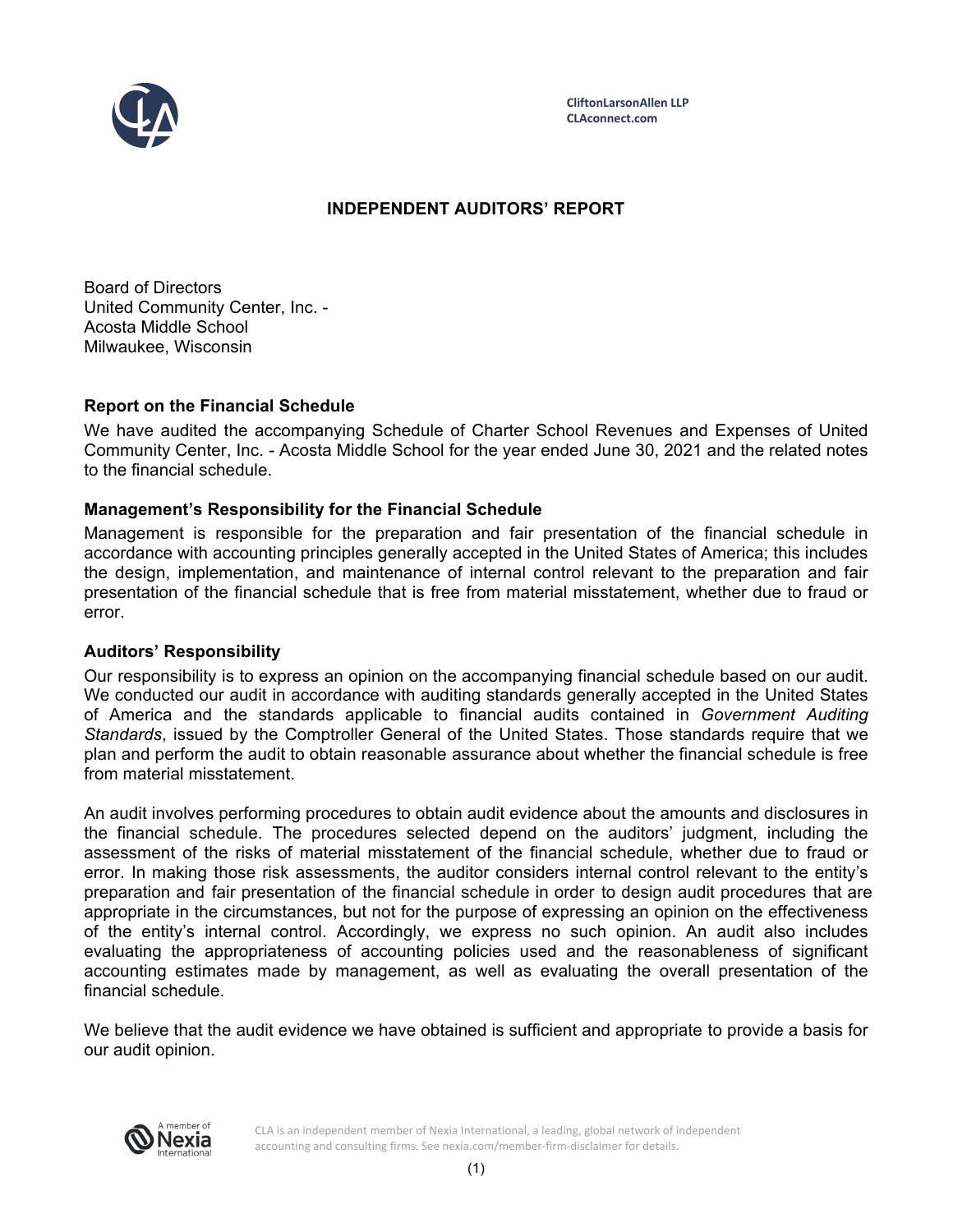# **Opinion**

In our opinion, the accompanying Schedule of Charter School Revenues and Expenses referred to above presents fairly, in all material respects, the program revenues and expenses of United Community Center, Inc. - Acosta Middle School for the year ended June 30, 2021, pursuant to the Charter School contract, in accordance with accounting principles generally accepted in the United States of America.

# **Other Matter**

Our audit was conducted for the purpose of forming an opinion on the accompanying financial schedule. The Schedule of Financial Results – Charter School Contract, the Schedule of Expenditures of Federal Awards and the Schedule of Expenditures of State Awards are presented for purposes of additional analysis and are not a required part of the financial schedule. The information is the responsibility of management and was derived from and relates directly to the underlying accounting and other records used to prepare the financial schedule. The information has been subjected to the auditing procedures applied in the audit of the financial schedule and certain additional procedures, including comparing and reconciling such information directly to the underlying accounting and other records used to prepare the financial schedule and other additional procedures in accordance with auditing standards generally accepted in the United States of America. In our opinion, the information is fairly stated, in all material respects, in relation to the financial schedule as a whole.

# **Other Reporting Required by Government Auditing Standards**

In accordance with *Government Auditing Standards*, we have also issued our report dated October 29, 2021 on our consideration of United Community Center, Inc. - Acosta Middle School's internal control over financial reporting and on our tests of its compliance with certain provisions of laws, regulations, contracts, and grant agreements and other matters. The purpose of that report is solely to describe the scope of our testing of internal control over financial reporting and compliance and the results of that testing, and not to provide an opinion on the effectiveness of United Community Center, Inc. – Acosta Middle School's internal control over financial reporting or on compliance. That report is an integral part of the audit performed in accordance with *Government Auditing Standards* in considering United Community Center, Inc. - Acosta Middle School's internal control over financial reporting and compliance.

Vifton Larson Allen LLP

**CliftonLarsonAllen LLP**

Racine, Wisconsin October 29, 2021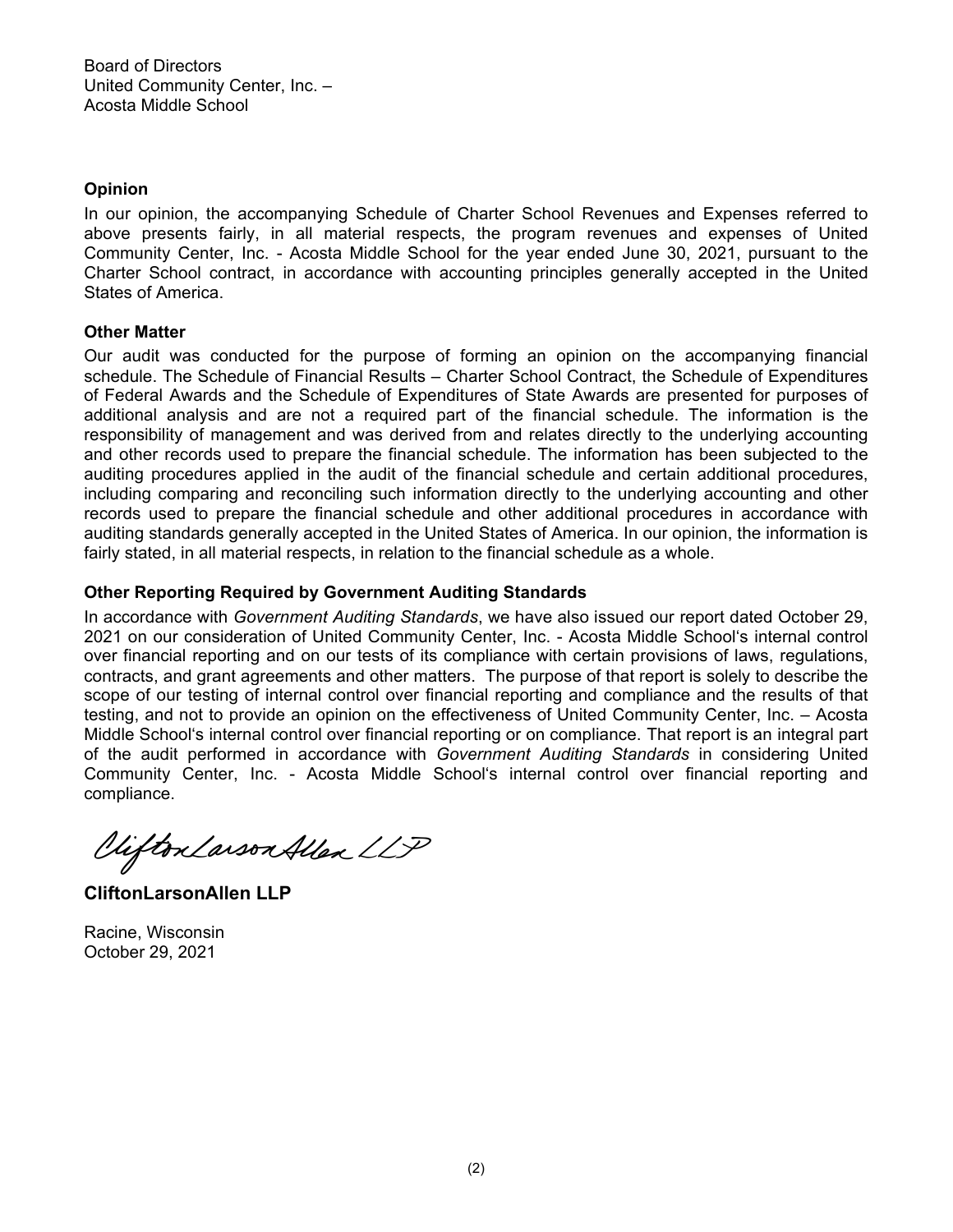# **UNITED COMMUNITY CENTER, INC. ACOSTA MIDDLE SCHOOL SCHEDULE OF CHARTER SCHOOL REVENUES AND EXPENSES YEAR ENDED JUNE 30, 2021**

|                                   |                         | $\overline{Per}$ |
|-----------------------------------|-------------------------|------------------|
|                                   | Actual                  | Pupil            |
| Revenues:<br>Miscellaneous income | 22,565<br>$\frac{3}{2}$ | \$<br>106.43     |
|                                   |                         |                  |
| Support:                          |                         |                  |
| Government grants                 |                         |                  |
| Charter school - State            | 2,005,179               | 9,458            |
| Charter school - Federal          | 140,040                 | 661              |
| Title I - A                       | 77,860                  | 367              |
| Title II - A                      | 7,661                   | 36               |
| Title IV - A                      | 11,000                  | 52               |
| Special education / IDEA          | 35,690                  | 168              |
| <b>ESSER</b>                      | 63,818                  | 301              |
| <b>GEER</b>                       | 19,348                  | 91               |
| Total government grants           | 2,360,596               | 11,135           |
| Contributions                     |                         |                  |
| Other contributions               | 20,000                  | 94               |
| Total support                     | 2,380,596               | 11,229           |
| Total revenues and support        | 2,403,036               | 11,335           |
| Expenses:                         |                         |                  |
| Salaries                          | 1,169,693               | 5,517            |
| Payroll taxes                     | 95,536                  | 451              |
| Other benefits                    | 302,960                 | 1,429            |
| Professional fees                 | 88,321                  | 417              |
| Field trips                       | 6,791                   | 32               |
| Staff development/conferences     | 6,794                   | 32               |
| <b>Travel</b>                     | 6                       | $\blacksquare$   |
| Printing                          | 2,822                   | 13               |
| Postage                           | 389                     | $\overline{2}$   |
| Depreciation                      | 85,475                  | 403              |
| Program supplies                  | 85,582                  | 404              |
| Classroom equipment               | 17,963                  | 85               |
| Equipment rental                  |                         |                  |
| Occupancy                         | 128,798                 | 608              |
| Fundraising                       | 1,753                   | 8                |
| Overhead allocated                | 210,765                 | 994              |
| <b>Total expenses</b>             | 2,203,648               | 10,395           |
| Change in net assets              | \$<br>199,388           |                  |

*See accompanying Notes to Financial Schedule – Charter School Program Audit*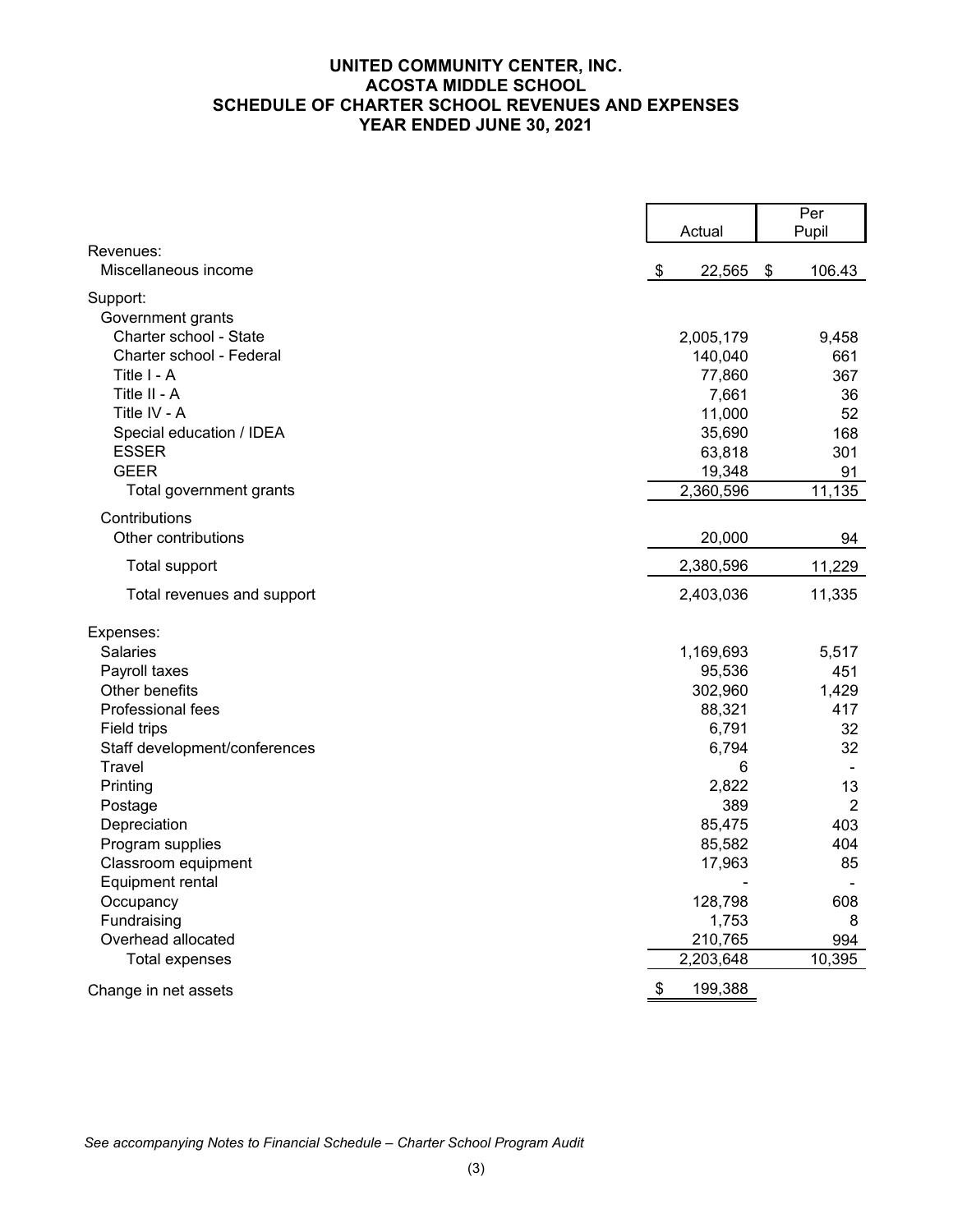### **UNITED COMMUNITY CENTER, INC. ACOSTA MIDDLE SCHOOL NOTES TO THE FINANCIAL SCHEDULE – CHARTER SCHOOL PROGRAM AUDIT JUNE 30, 2021**

# **NOTE 1 NATURE OF ACTIVITIES AND SIGNIFICANT ACCOUNTING POLICIES**

## **Nature of Activities**

United Community Center, Inc. (the Organization) provides avenues of growth to the Latino community in Milwaukee by providing direct services and by serving as a liaison between various institutions and the Hispanic community. The mission of the Organization is providing programs to Hispanics and near south side residents of all ages in the areas of education, cultural arts, recreation, community development, and health and human services. The Organization assists individuals to achieve their potential by focusing on cultural heritage as a means of strengthening personal development and by promoting high academic standards in all of its educational programs.

Through a partnership with the University of Wisconsin – Milwaukee, the Organization operates Acosta Middle School (the School), a grade 6 - 8 charter school. The Acosta Middle School's enrollment for the year ended June 30, 2021 was 211 on the third Friday in September and 213 on the second Friday in January. The cost per student is based on a full-time equivalency of 212 students for the year ended June 30, 2021.

The Organization operates on a calendar year ended December 31st while the School operates on a fiscal year ended June 30th to coincide with the school year; therefore, the financial schedules contain only the revenues and expenses of the School for the year ended June 30, 2021. Separate audited financial statements of the Organization are available for the year ended December 31, 2020.

# **Basis of Accounting**

The financial schedules of the School have been prepared on the accrual basis of accounting and, accordingly, reflect all significant receivables, payables and other liabilities with revenues and expenses reflected in the period earned or incurred.

#### **Use of Estimates**

The preparation of financial schedules in conformity with accounting principles generally accepted in the United States of America requires management to make estimates and assumptions that affect the reported revenues and expenses. Actual results could differ from those estimates.

# **Property and Equipment**

All acquisitions and improvements of property and equipment in excess of \$5,000 are capitalized while all expenditures for repairs and maintenance that do not materially prolong the useful lives of assets are expensed. Purchased property and equipment is carried at cost. Donated property and equipment is carried at the approximate fair value at the date of donation. Depreciation is computed using the straight-line method over the estimated lives of the assets.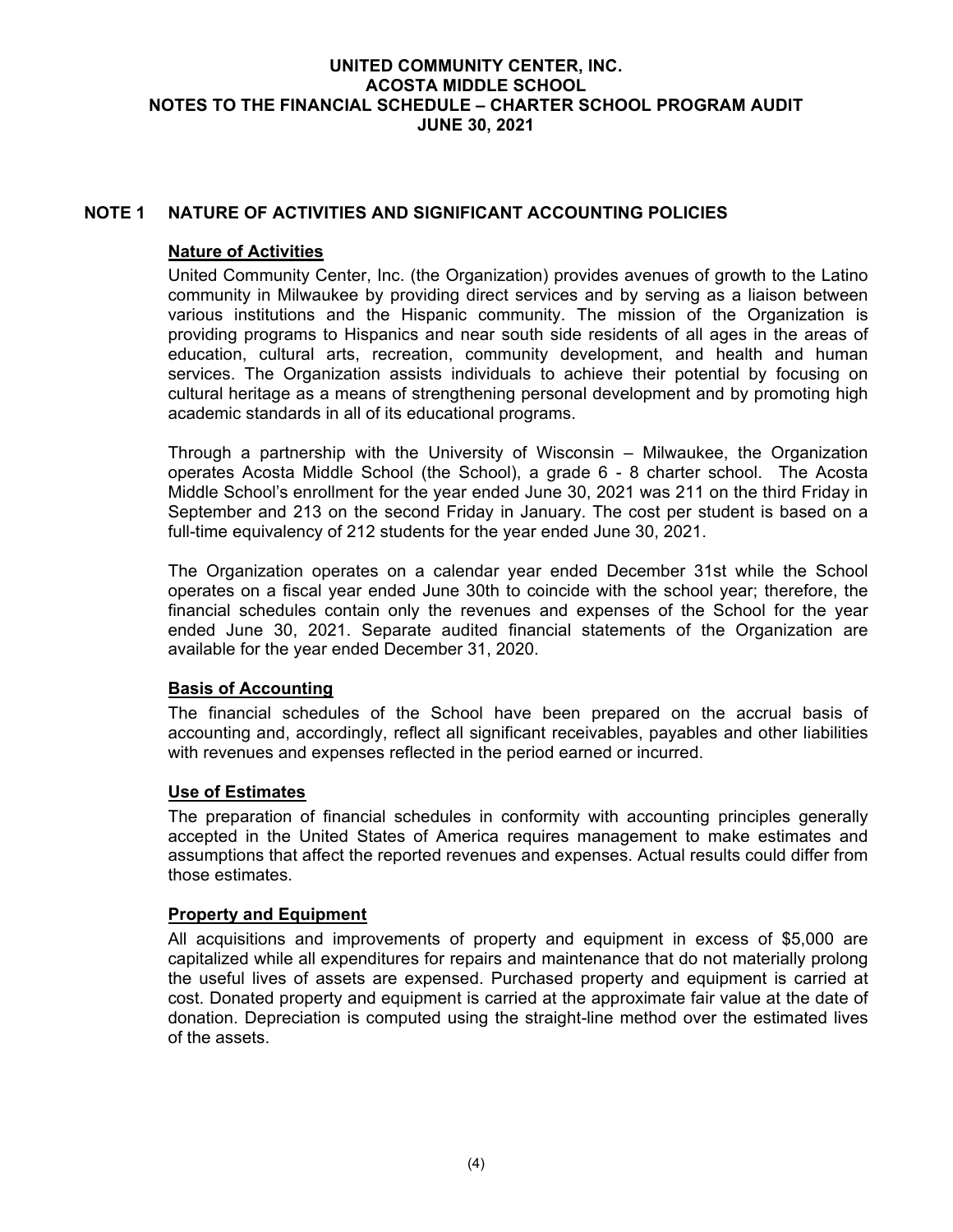### **UNITED COMMUNITY CENTER, INC. ACOSTA MIDDLE SCHOOL NOTES TO THE FINANCIAL SCHEDULE – CHARTER SCHOOL PROGRAM AUDIT JUNE 30, 2021**

### **NOTE 1 NATURE OF ACTIVITIES AND SIGNIFICANT ACCOUNTING POLICIES (CONTINUED)**

#### **Revenue Recognition**

Revenue is recognized when earned. Program service fees and payments under costreimbursable contracts received in advance are deferred to the applicable period in which the related services are performed or expenditures are incurred, respectively. Contributions are recognized when cash, securities or other assets, an unconditional promise to give, or notification of a beneficial interest is received. Conditional promises to give are not recognized until the conditions on which they depend have been substantially met.

Contributions are recognized as revenue when they are received or unconditionally promised. All contributions are considered available for the School's general programs unless restricted by the donor to support specific programs. Contributions that are restricted by the donor are reported as increases in net assets without donor restriction if the restrictions expire (that is, when a stipulated time restriction ends or purpose restriction is accomplished) in the reporting period in which the revenue is recognized. All other donorrestricted contributions are reported as increases in net assets with donor restriction, depending on the nature of the restrictions. When a restriction expires, net assets with donor restriction are reclassified to net assets without donor restriction and reported in the statement of activities as net assets released from restrictions.

Donated services are recognized as contributions if the services (a) create or enhance nonfinancial assets or (b) require specialized skills, are performed by people with those skills and would other-wise be purchased by the School. Contributions of donated property are recorded at their fair market value at the date of the donation. A substantial number of unpaid volunteers have made significant contributions of their time to the operations of the School. The value of these donated services and time is not recognized in the accompanying financial schedules because they do not meet the criteria for recognition.

#### **Subsequent Events**

The School has evaluated events and transactions for potential recognition or disclosure in the financial schedules through October 29, 2021, the date on which the financial schedules were available to be issued.

# **NOTE 2 GOVERNMENT GRANTS AND STATE AID**

The School receives a significant portion of its funding in the form of government grants from various state agencies, primarily the Wisconsin Department of Public Instruction (DPI).

#### **NOTE 3 RELATED PARTY TRANSACTIONS**

The School is operated by United Community Center, Inc. Accordingly, the School is allocated general administrative costs of the Organization through the Organization's indirect cost allocation plan. For the year ended June 30, 2021, the School's expenses include indirect costs of \$210,765.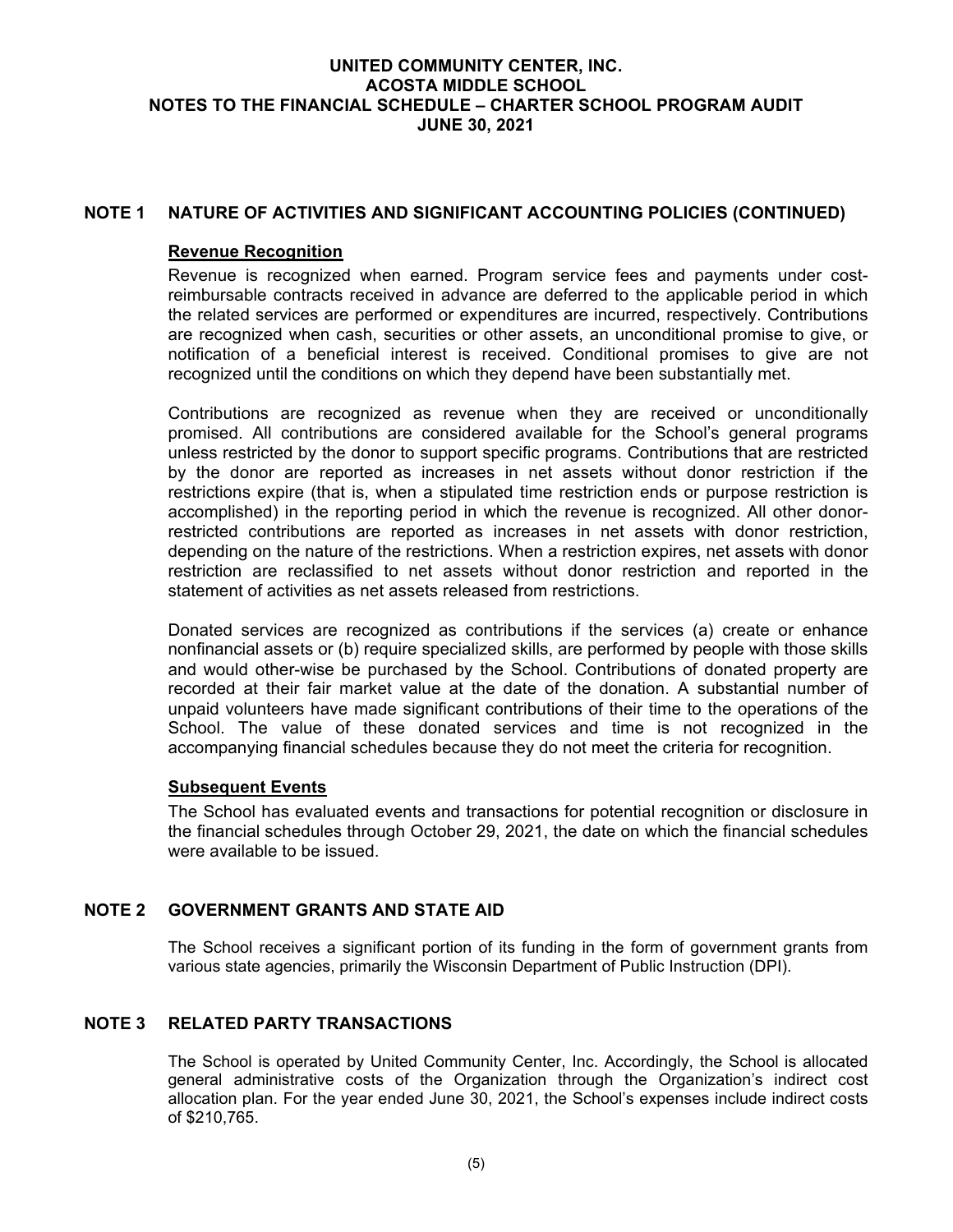# **UNITED COMMUNITY CENTER, INC. ACOSTA MIDDLE SCHOOL SCHEDULE OF CHARTER SCHOOL REVENUES AND EXPENSES YEAR ENDED JUNE 30, 2020**

|                               |                  | Per         |
|-------------------------------|------------------|-------------|
|                               | Actual           | Pupil       |
| Revenues:                     |                  |             |
| Miscellaneous income          | \$<br>7,687.00   | 42.70<br>\$ |
| Support:                      |                  |             |
| Government grants             |                  |             |
| Charter school - State        | 1,652,390        | 9,180       |
| Charter school - Federal      | 148,965          | 828         |
| Title I - A                   | 57,767           | 321         |
| Title II - A                  | 8,894            | 49          |
| Title IV - A                  | 9,000            | 50          |
| <b>Educator effectiveness</b> | 640              | 4           |
| Special education / IDEA      | 49,922           | 277         |
| Total government grants       | 1,927,578        | 10,709      |
| Contributions                 |                  |             |
| Other contributions           | 16,000           | 89          |
| Total support                 | 1,943,578        | 10,798      |
| Total revenues and support    | 1,951,265        | 10,840      |
| Expenses:                     |                  |             |
| <b>Salaries</b>               | 1,008,176        | 5,601       |
| Payroll taxes                 | 76,858           | 427         |
| Other benefits                | 239,762          | 1,332       |
| Professional fees             | 66,595           | 370         |
| Field trips                   | 7,529            | 42          |
| Staff development/conferences | 14,580           | 81          |
| Travel                        | 209              | 1           |
| Printing                      | 4,538            | 25          |
| Postage                       | 260              | 1           |
| Depreciation                  | 230,373          | 1,280       |
| Program supplies              | 158,438          | 880         |
| Classroom equipment           | 51,287           | 285         |
| Equipment rental              |                  |             |
| Occupancy                     | 143,106          | 795         |
| Fundraising                   | 3,342            | 19          |
| Overhead allocated            | 152,627          | 848         |
| Total expenses                | 2,157,680        | 11,987      |
| Change in net assets          | \$<br>(206, 415) |             |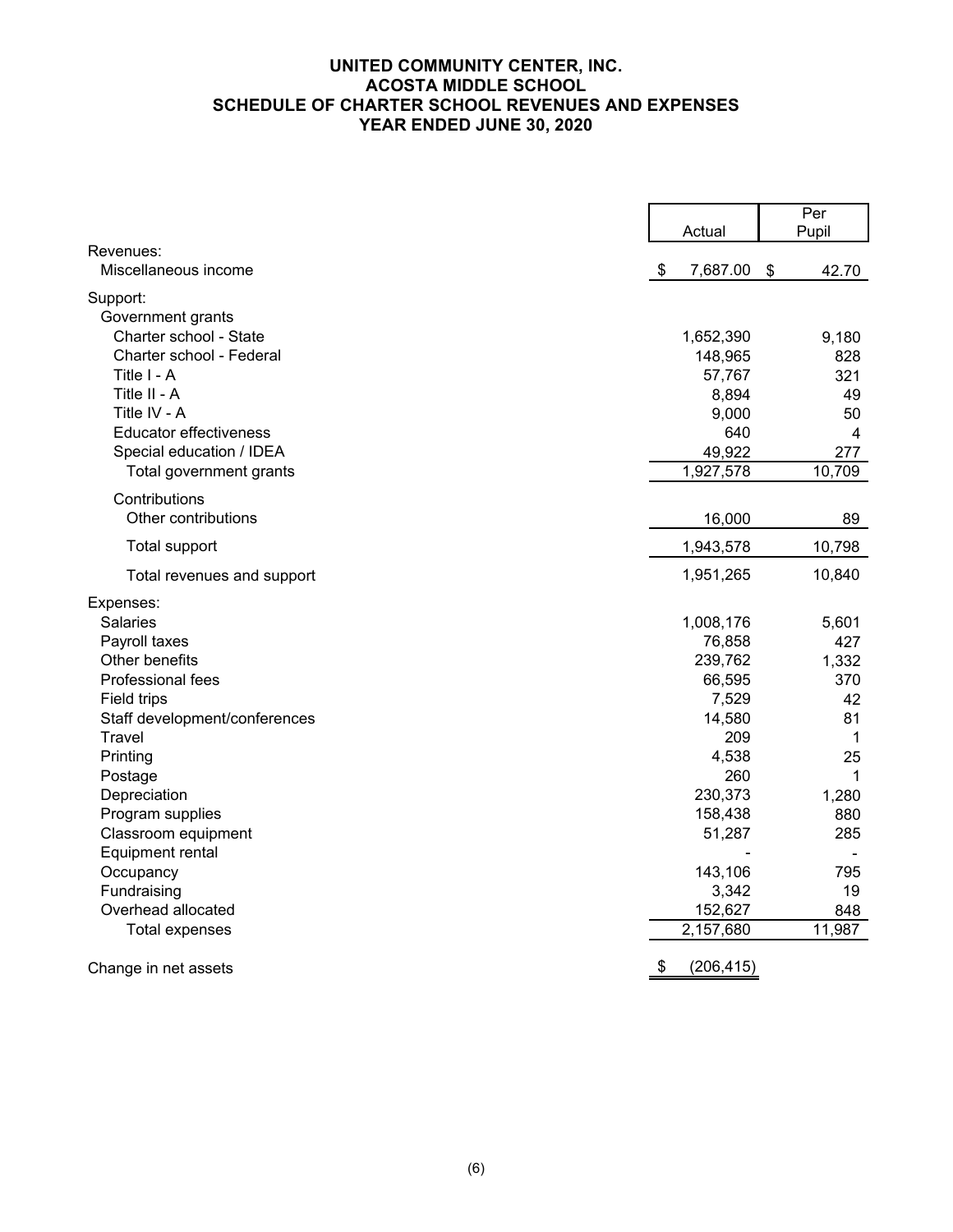#### **UNITED COMMUNITY CENTER, INC. ACOSTA MIDDLE SCHOOL SCHEDULE OF FINANCIAL RESULTS – CHARTER SCHOOL CONTRACT YEAR ENDED JUNE 30, 2021**

The School is operated through a partnership with the University of Wisconsin – Milwaukee. A Charter School Contract establishes the roles and responsibilities of each party to the agreement. The Charter School contract requires the following financial results by FTE to be included in the audit:

|                              | Schedule 9.1 Total Revenue      |                                             |                                                |
|------------------------------|---------------------------------|---------------------------------------------|------------------------------------------------|
|                              |                                 | Total                                       | Per                                            |
| Category                     |                                 | Revenue                                     | Pupil                                          |
| State per Pupil Aid          |                                 | 2,005,179<br>\$                             | 9,458.39<br>\$                                 |
| <b>Federal Funds</b>         |                                 | 355,417                                     | 1,676.50                                       |
| <b>Other Donations</b>       |                                 | 20,000                                      | 94.34                                          |
| <b>Other Revenue</b>         |                                 | 22,440                                      | 105.84                                         |
|                              |                                 | 2,403,036<br>$\overline{\mathcal{S}}$       | 11,335.07<br>$\overline{\mathcal{S}}$          |
|                              | Schedule 9.2 Federal Revenue    |                                             |                                                |
|                              |                                 | <b>Total Federal</b>                        | Per                                            |
| Category                     |                                 | Revenue                                     | Pupil                                          |
| Title I                      |                                 | $\overline{\$}$<br>77,860                   | \$<br>367.26                                   |
| Title II                     |                                 | 7,661                                       | 36.14                                          |
| Title IV                     |                                 | 11,000                                      | 51.89                                          |
| <b>Other Federal Funds</b>   |                                 |                                             |                                                |
| <b>Charter Schools</b>       |                                 | 140,040                                     | 660.57                                         |
| <b>IDEA</b>                  |                                 | 35,690                                      | 168.35                                         |
| <b>ESSER</b>                 |                                 | 63,818                                      | 301.03                                         |
| <b>GEER</b>                  |                                 | 19,348                                      | 91.26                                          |
|                              |                                 | 355,417<br>$\overline{\boldsymbol{\theta}}$ | $\overline{\mathcal{S}}$<br>1,676.50           |
|                              | Schedule 9.3 Total Expenditures |                                             |                                                |
|                              |                                 | Total                                       | Per                                            |
|                              |                                 |                                             |                                                |
| Category<br>Instruction      |                                 | Expenditures<br>1,266,937<br>\$             | Pupil<br>$\boldsymbol{\mathsf{S}}$<br>5,976.12 |
| <b>Instructional Support</b> |                                 | 221,607                                     | 1,045.32                                       |
| <b>Pupil Services</b>        |                                 | 226,659                                     | 1,069.15                                       |
| Administration               |                                 | 236,921                                     | 1,117.55                                       |
| Facilities                   |                                 |                                             | 836.98                                         |
| <b>Contract Services</b>     |                                 | 177,440<br>72,331                           | 341.16                                         |
| <b>Other Expenditures</b>    |                                 | 1,753                                       | 8.27                                           |
|                              |                                 | 2,203,648<br>$\frac{1}{2}$                  | $\overline{\mathcal{S}}$<br>10,394.55          |
|                              | Schedule 9.4 Fund Balance       |                                             |                                                |
|                              |                                 |                                             |                                                |
|                              |                                 |                                             | Cumulative                                     |
|                              | June 30<br>July 1               | Difference                                  | <b>Fund Balance</b>                            |
| June 30, 2020                | \$<br>\$                        | \$                                          | \$                                             |

 $J$ une 30, 2021  $\sim$  -  $\sim$  -  $\sim$  -  $\sim$  -  $\sim$  -  $\sim$  -  $\sim$  -  $\sim$  -  $\sim$  -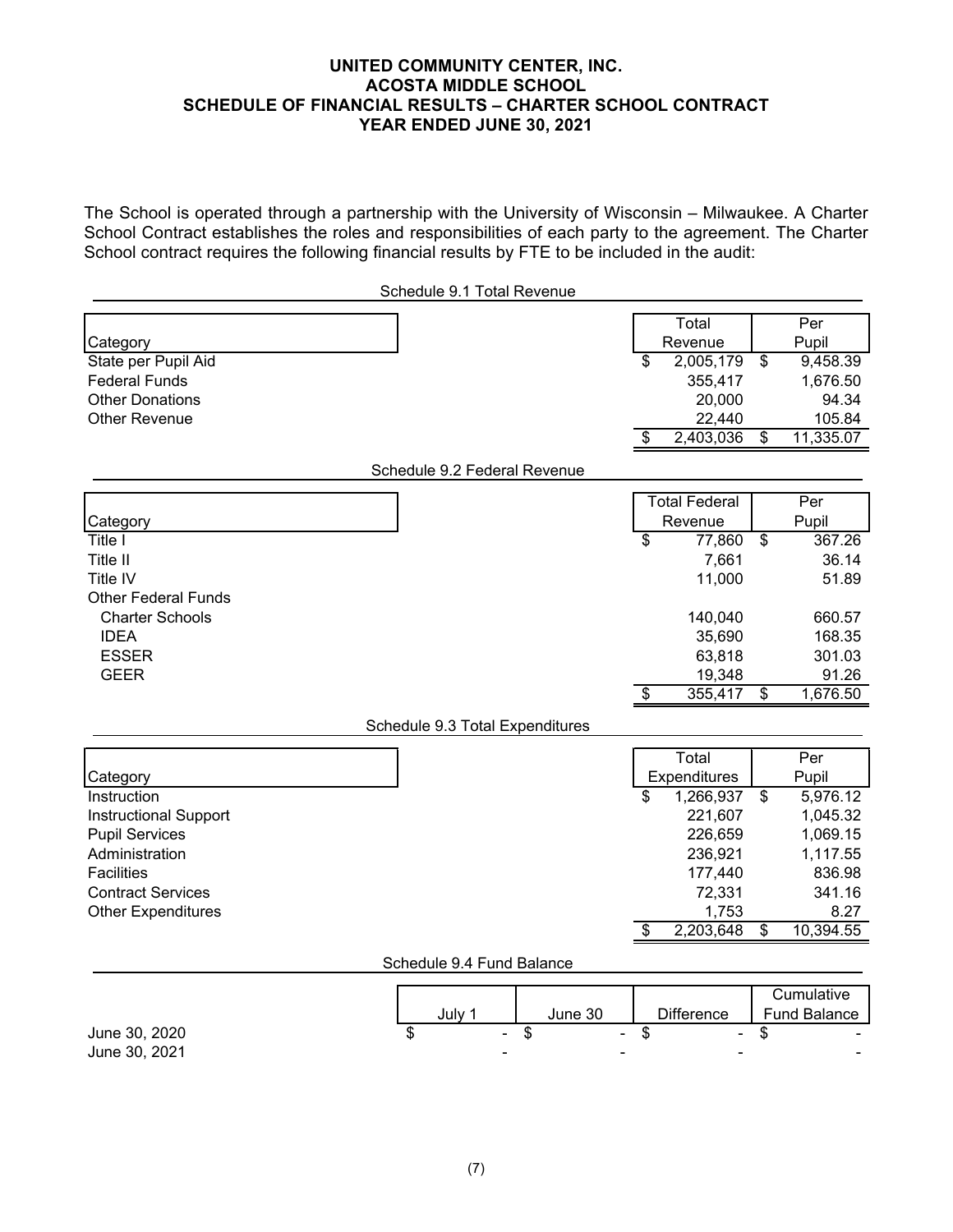### **UNITED COMMUNITY CENTER, INC. ACOSTA MIDDLE SCHOOL SCHEDULE OF FINANCIAL RESULTS – CHARTER SCHOOL CONTRACT (CONTINUED) YEAR ENDED JUNE 30, 2021**

|         |    |                    |     | Special                  |                |     |                                          |     | Sponsor           | Other        |             |    |              |                 |
|---------|----|--------------------|-----|--------------------------|----------------|-----|------------------------------------------|-----|-------------------|--------------|-------------|----|--------------|-----------------|
| Year    |    | State/Pupil        |     | Education                | Federal        |     | Grants                                   |     | Donations         | Donations    | Other       |    | Total        |                 |
|         |    |                    |     |                          |                |     |                                          |     |                   |              |             |    |              |                 |
| 2019-20 | \$ | 9,179.94 \$        |     | 113.74                   | \$<br>1,411.53 | \$  | 3.55                                     | -\$ |                   | \$<br>88.89  | \$<br>42.70 | -S | 10,840.35    |                 |
| 2020-21 |    | 9,458.39           |     | $\overline{\phantom{0}}$ | 1,676.50       |     | $\overline{\phantom{0}}$                 |     | $\blacksquare$    | 94.34        | 105.84      |    | 11,335.07    |                 |
|         |    |                    |     |                          |                |     |                                          |     |                   |              |             |    |              |                 |
|         |    |                    |     |                          |                |     | Schedule 9.6 Breakout of Federal Revenue |     |                   |              |             |    |              |                 |
|         |    |                    |     |                          |                |     |                                          |     |                   |              |             |    |              |                 |
|         |    |                    |     |                          |                |     | Charter                                  |     |                   |              |             |    |              |                 |
| Year    |    | Title I            |     | Title II                 | Title IV       |     | Schools                                  |     | <b>IDEA</b>       | <b>ESSER</b> | <b>GEER</b> |    | Total        |                 |
|         |    |                    |     |                          |                |     |                                          |     |                   |              |             |    |              |                 |
| 2019-20 | S. | 57,767.00 \$       |     | 8,894.00                 | \$<br>9,000.00 | \$. | 148,965.00                               | S   | 29,449.00         | \$           | \$          |    | \$254,075.00 |                 |
| 2020-21 |    | 77,860.00          |     | 7,661.00                 | 11,000.00      |     | 140,040.00                               |     | 35,690.00         | 63,818.00    | 19,348.00   |    | 355,417.00   |                 |
|         |    |                    |     |                          |                |     |                                          |     |                   |              |             |    |              |                 |
|         |    |                    |     |                          |                |     | Schedule 9.7 Expenditures per Pupil      |     |                   |              |             |    |              |                 |
|         |    |                    |     |                          |                |     |                                          |     |                   |              |             |    |              |                 |
|         |    |                    |     | Instruction              | Pupil          |     | Administration/                          |     |                   | Contracted   | Debt        |    |              |                 |
| Year    |    | <b>Instruction</b> |     | Support                  | Service        |     | Board                                    |     | <b>Facilities</b> | Services     | Service     |    | Other        | Total           |
|         |    |                    |     |                          |                |     |                                          |     |                   |              |             |    |              |                 |
| 2019-20 | \$ | 6,058.98           | -\$ | 1,607.75                 | \$<br>1,392.99 | \$  | 954.89                                   | \$  | 1,493.94          | \$<br>286.97 | \$          | \$ | 191.56       | \$<br>11,987.08 |

Schedule 9.5 Revenue Per Pupil

2020-21 5,976.12 1,045.32 1,069.15 1,117.55 836.98 341.16 - 8.27 10,394.55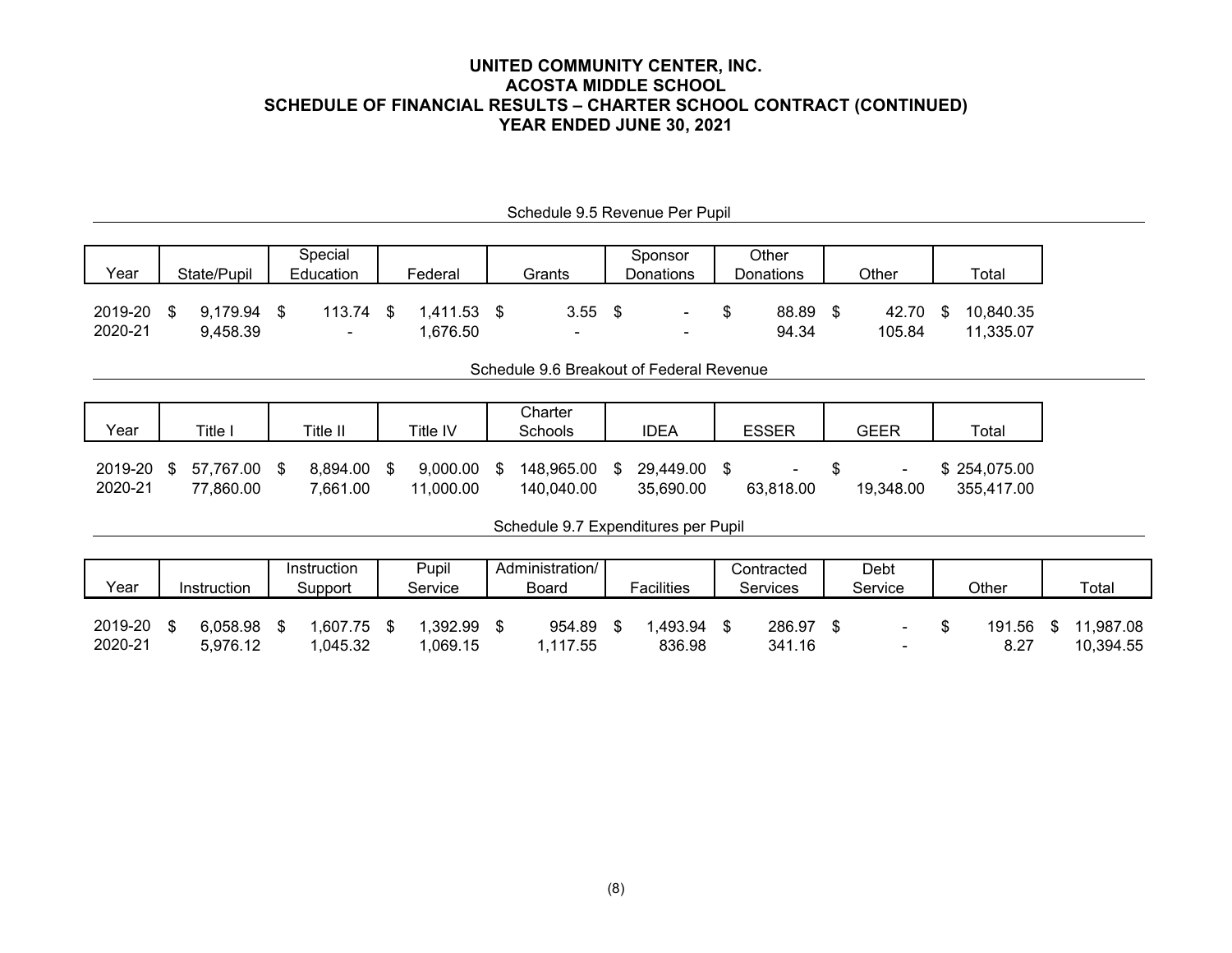#### **UNITED COMMUNITY CENTER, INC. ACOSTA MIDDLE SCHOOL SCHEDULE OF EXPENDITURES OF FEDERAL AWARDS YEAR ENDED JUNE 30, 2021**

| Grantor Agency/Cluster or Grant Title                                                                        | Pass-through Agency                                                        | Federal<br><b>CFDA</b><br>Number | Pass-Through Entity<br><b>Identifying Number</b>          | (Accrued)<br>Deferred<br>Revenue<br>7/1/20 | Cash<br>Received           | Accrued<br>(Deferred)<br>Revenue<br>6/30/21 | Total<br>Revenue      | Total<br>Expenditures | Subrecipient<br>Payments |
|--------------------------------------------------------------------------------------------------------------|----------------------------------------------------------------------------|----------------------------------|-----------------------------------------------------------|--------------------------------------------|----------------------------|---------------------------------------------|-----------------------|-----------------------|--------------------------|
| U.S. DEPARTMENT OF EDUCATION                                                                                 |                                                                            |                                  |                                                           |                                            |                            |                                             |                       |                       |                          |
| Title I Grants to Local Educational Agencies<br>July 1, 2020 - June 30, 2021<br>July 1, 2019 - June 30, 2020 | WI Department of Public Instruction<br>WI Department of Public Instruction | 84.010                           | 2021-408137-DPI-TIA-141<br>2020-408137-DPI-TIA-141        | S<br>(6, 419)                              | 70.716 \$<br>- \$<br>6,419 |                                             | 7,144 \$ 77,860 \$    | 77,860 \$             |                          |
| Special Education - Grants to States<br>Special Education Flow-Through                                       |                                                                            | 84.027                           |                                                           |                                            |                            |                                             |                       |                       |                          |
| July 1, 2020 - June 30, 2021<br>July 1, 2019 - June 30, 2020                                                 | WI Department of Public Instruction<br>WI Department of Public Instruction |                                  | 2021-408137-DPI-IDEA-FT-341<br>2020-408137-DPI-IDEA-F-341 | (3,272)                                    | 32,449<br>3,272            | 3,241                                       | 35,690                | 35,690                |                          |
| <b>Charter Schools</b>                                                                                       |                                                                            | 84.282                           |                                                           |                                            |                            |                                             |                       |                       |                          |
| July 1, 2020 - June 30, 2021<br>July 1, 2019 - June 30, 2020                                                 | WI Department of Public Instruction<br>WI Department of Public Instruction |                                  | 2021-408137-DPI-WCSP1-360<br>2020-408137-DPI-WCSP1-360    | (97, 171)                                  | 55,213<br>97,171           | 84,827                                      | 140,040               | 140.040               |                          |
| Improving Teacher Quality State Grants                                                                       |                                                                            | 84.367                           |                                                           |                                            |                            |                                             |                       |                       |                          |
| July 1, 2020 - June 30, 2021<br>July 1, 2019 - June 30, 2020                                                 | WI Department of Public Instruction<br>WI Department of Public Instruction |                                  | 2021-408137-DPI-TIIA-365<br>2020-408137-DPI-TIIA-365      | (988)                                      | 6,994<br>988               | 667                                         | 7,661                 | 7,661                 |                          |
| Student Support and Academic Enrichment                                                                      |                                                                            | 84.424                           |                                                           |                                            |                            |                                             |                       |                       |                          |
| July 1, 2020 - June 30, 2021<br>July 1, 2019 - June 30, 2020                                                 | WI Department of Public Instruction<br>WI Department of Public Instruction |                                  | 2021-408137-DPI-TIV-A-381<br>2020-408137-DPI-TIVA-DPI-381 | (1,000)                                    | 10,000<br>1,000            | 1,000                                       | 11,000                | 11,000                |                          |
| Elementary and Secondary School Emergency Relief<br>July 1, 2020 - June 30, 2021                             | WI Department of Public Instruction                                        | 84.425                           | 2021-408137-DPI-ESSERF-160                                |                                            | 57,369                     | 6,449                                       | 63,818                | 63,818                |                          |
| Governors Emergency Education Relief Fund<br>July 1, 2020 - June 30, 2021                                    | WI Department of Public Instruction                                        | 84.425                           | 2021-408137-DPI-GEERF-162                                 |                                            | 19,348                     |                                             | 19,348                | 19,348                |                          |
| Total U.S. Department of Education                                                                           |                                                                            |                                  |                                                           | (108, 850)                                 | 360,939                    | 103,328                                     | 355,417               | 355,417               |                          |
| <b>TOTAL FEDERAL AWARDS</b>                                                                                  |                                                                            |                                  |                                                           | $$$ (108,850) \$ 360,939 \$                |                            |                                             | 103,328 \$ 355,417 \$ | 355,417 \$            |                          |

*See accompanying Notes to Schedules of Expenditures of Federal and State Awards*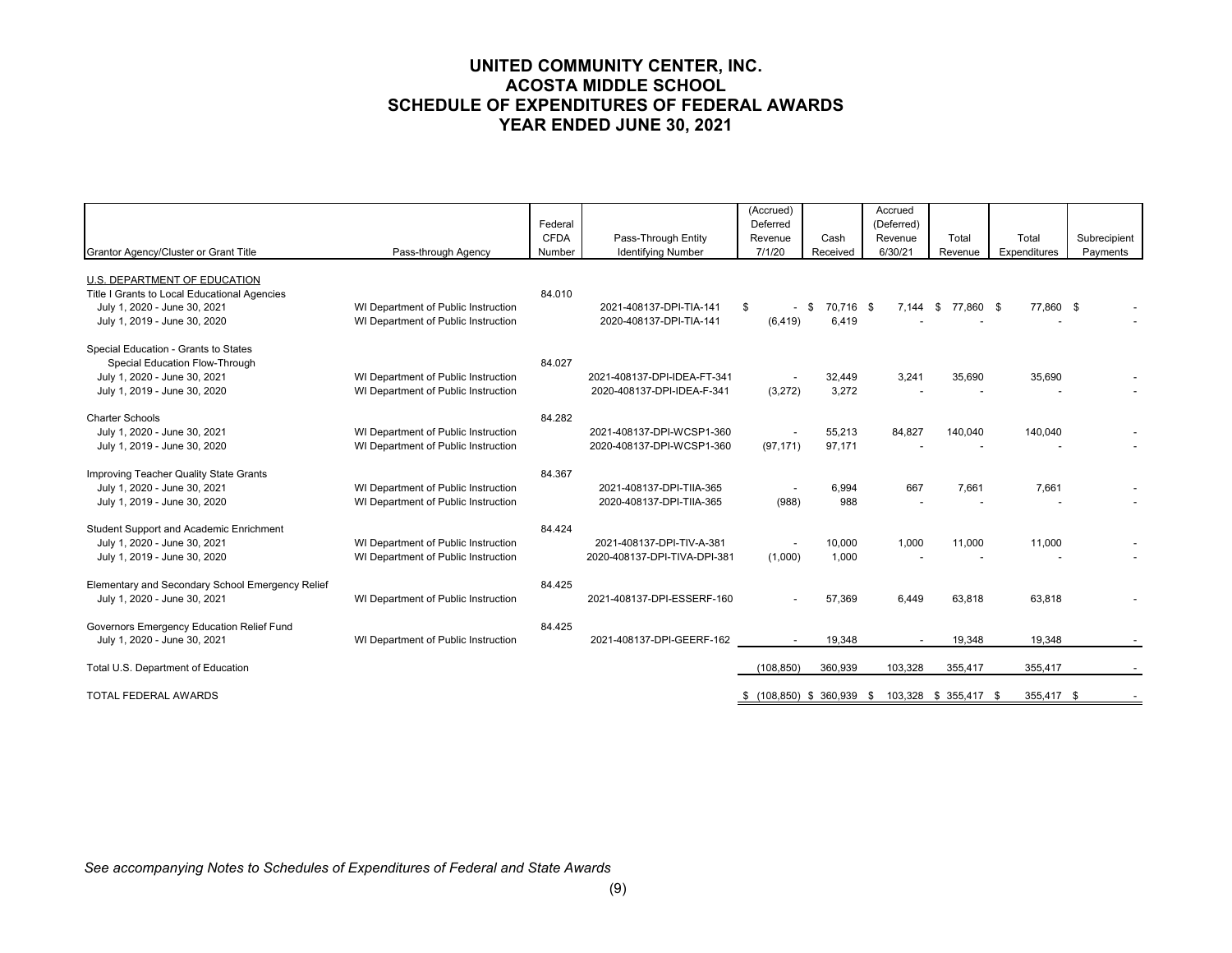### **UNITED COMMUNITY CENTER, INC. ACOSTA MIDDLE SCHOOL SCHEDULE OF EXPENDITURES OF STATE AWARDS YEAR ENDED JUNE 30, 2021**

| Grantor Agency/State Program Title                                       | Pass-through<br>Agency | State ID<br>Number | State<br>Identifying<br>Number | (Accrued)<br>Deferred<br>Revenue<br>7/1/20 |                          | Cash<br>Received | Accrued<br>(Deferred<br>Revenue)<br>6/30/21 | Revenues     | Total<br>Expenditures | Subrecipient<br>Payments |
|--------------------------------------------------------------------------|------------------------|--------------------|--------------------------------|--------------------------------------------|--------------------------|------------------|---------------------------------------------|--------------|-----------------------|--------------------------|
| WISCONSIN DEPARTMENT OF PUBLIC INSTRUCTION<br>State Charter Schools Aids | Direct Program         | 255.109            | 408137-115                     |                                            | $\overline{\phantom{0}}$ | 2,005,179 \$     | $\overline{\phantom{a}}$                    | 2,005,179 \$ | 2,005,179 \$          |                          |
| <b>TOTAL STATE AWARDS</b>                                                |                        |                    |                                |                                            | $\overline{\phantom{a}}$ | 2.005.179 \$     | $\sim$                                      | 2,005,179 \$ | 2,005,179 \$          |                          |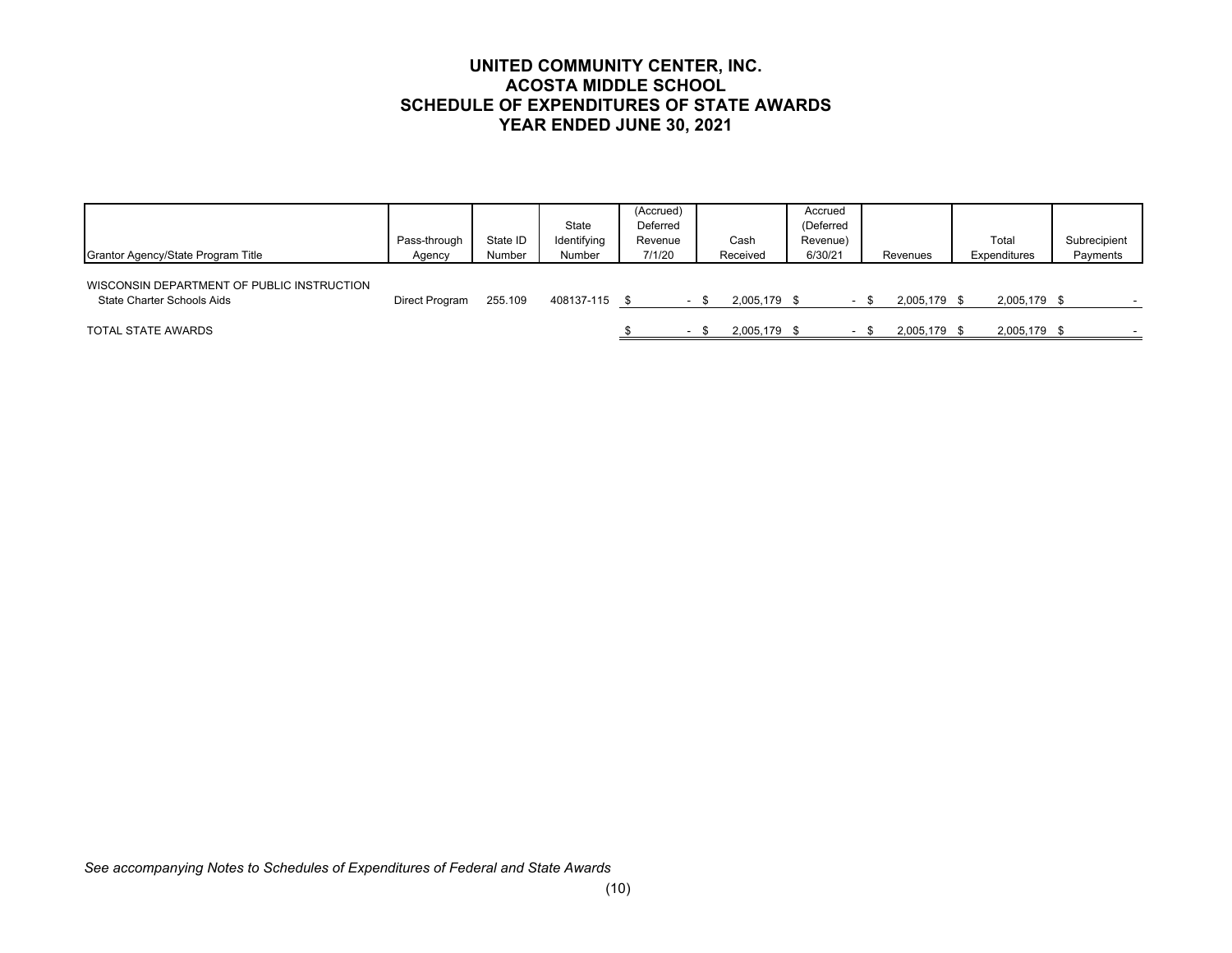### **UNITED COMMUNITY CENTER, INC. ACOSTA MIDDLE SCHOOL NOTE TO THE SCHEDULES OF EXPENDITURES OF FEDERAL AND STATE AWARDS JUNE 30, 2021**

## **NOTE 1 BASIS OF PRESENTATION**

The accompanying schedules of expenditures of federal and state awards include the federal and state grant activity of Acosta Middle School (the School), a department of United Community Center, Inc. (the Operating Organization). The information in these schedules is presented in accordance with the requirements of the Operating Organization's contract with University of Wisconsin – Milwaukee (the Authorizer) and is presented on the accrual basis of accounting.

The Operating Organization operates on a calendar year, which differs from the School's fiscal year ended June 30, 2021. As a result, the Operating Organization's audit in accordance with the requirements of Title 2 U.S. Code of Federal Regulations Part 200, Uniform Administrative Requirements, Cost Principles, and Audit Requirements for Federal Awards (Uniform Guidance) and the *State Single Audit Guidelines*, includes federal and state programs of the School, and is completed as of December 31st. The Operating Organization's most recent audit in accordance with Uniform Guidance and the *State Single Audit Guidelines* was completed for the year ended December 31, 2020.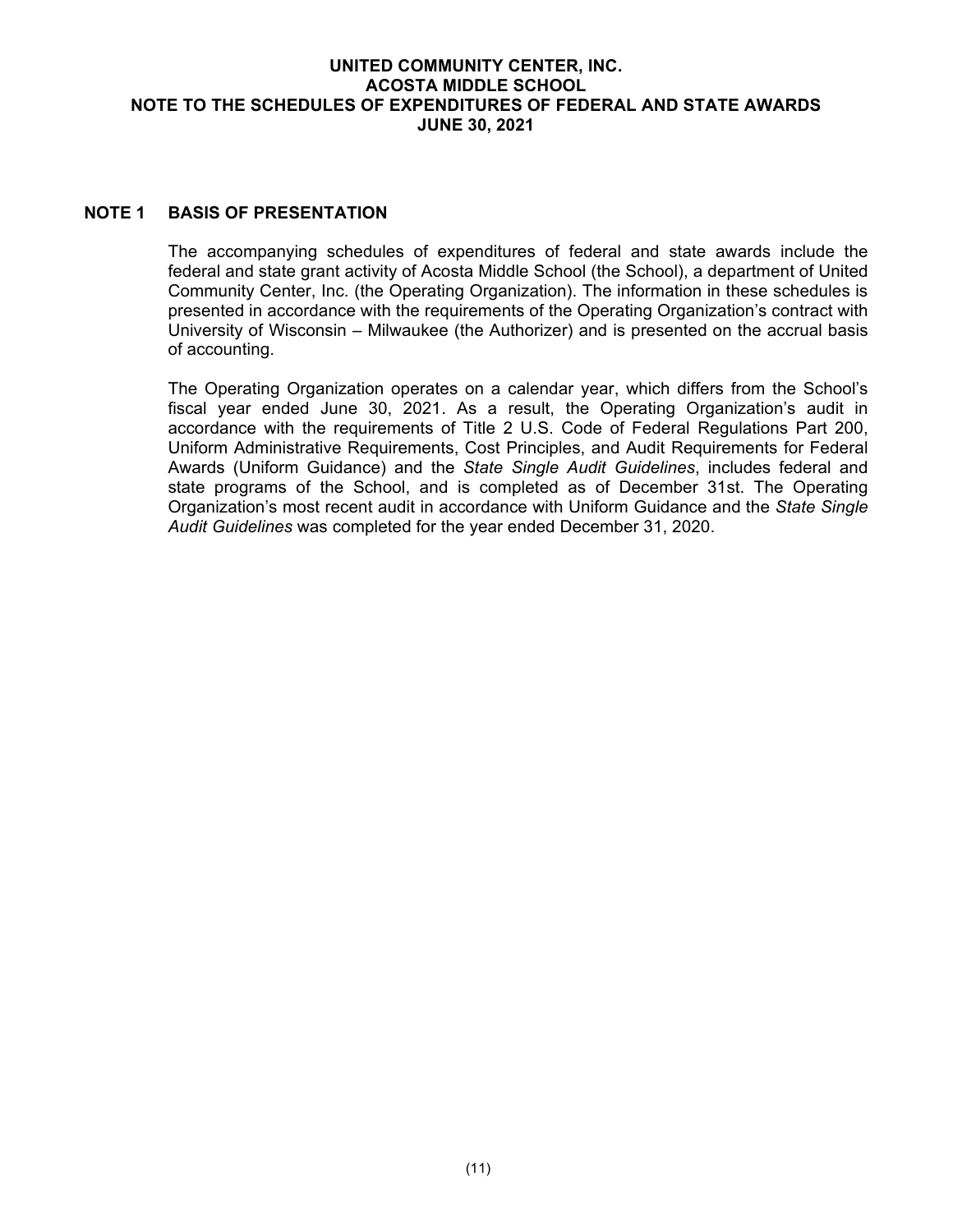

## **INDEPENDENT AUDITORS' REPORT ON INTERNAL CONTROL OVER FINANCIAL REPORTING AND ON COMPLIANCE AND OTHER MATTERS BASED ON AN AUDIT OF FINANCIAL STATEMENTS PERFORMED IN ACCORDANCE WITH** *GOVERNMENT AUDITING STANDARDS*

Board of Directors United Community Center, Inc. - Acosta Middle School Milwaukee, Wisconsin

We have audited, in accordance with the auditing standards generally accepted in the United States of America and the standards applicable to financial audits contained in *Government Auditing Standards*  issued by the Comptroller General of the United States, the financial statements of United Community Center, Inc. - Acosta Middle School, which comprise the Schedule of Charter School Revenues and Expenses for the year ended June 30, 2021 and the related notes to the financial statements, and have issued our report thereon dated October 29, 2021.

## **Internal Control Over Financial Reporting**

In planning and performing our audit of the financial statements, we considered United Community Center, Inc. - Acosta Middle School's internal control over financial reporting (internal control) as a basis for designing audit procedures that are appropriate in the circumstances for the purpose of expressing our opinion on the financial statements, but not for the purpose of expressing an opinion on the effectiveness of United Community Center, Inc. - Acosta Middle School's internal control. Accordingly, we do not express an opinion on the effectiveness of United Community Center, Inc. - Acosta Middle School's internal control.

A *deficiency in internal control* exists when the design or operation of a control does not allow management or employees, in the normal course of performing their assigned functions, to prevent, or detect and correct, misstatements on a timely basis. A *material weakness* is a deficiency, or a combination of deficiencies, in internal control such that there is a reasonable possibility that a material misstatement of the entity's financial statements will not be prevented, or detected and corrected on a timely basis. A *significant deficiency* is a deficiency, or a combination of deficiencies, in internal control that is less severe than a material weakness yet important enough to merit attention by those charged with governance.

Our consideration of internal control was for the limited purpose described in the first paragraph of this section and was not designed to identify all deficiencies in internal control that might be material weaknesses or significant deficiencies. Given these limitations, during our audit we did not identify any deficiencies in internal control that we consider to be material weaknesses. However, material weaknesses may exist that have not been identified.



CLA is an independent member of Nexia International, a leading, global network of independent accounting and consulting firms. See nexia.com/member-firm-disclaimer for details.